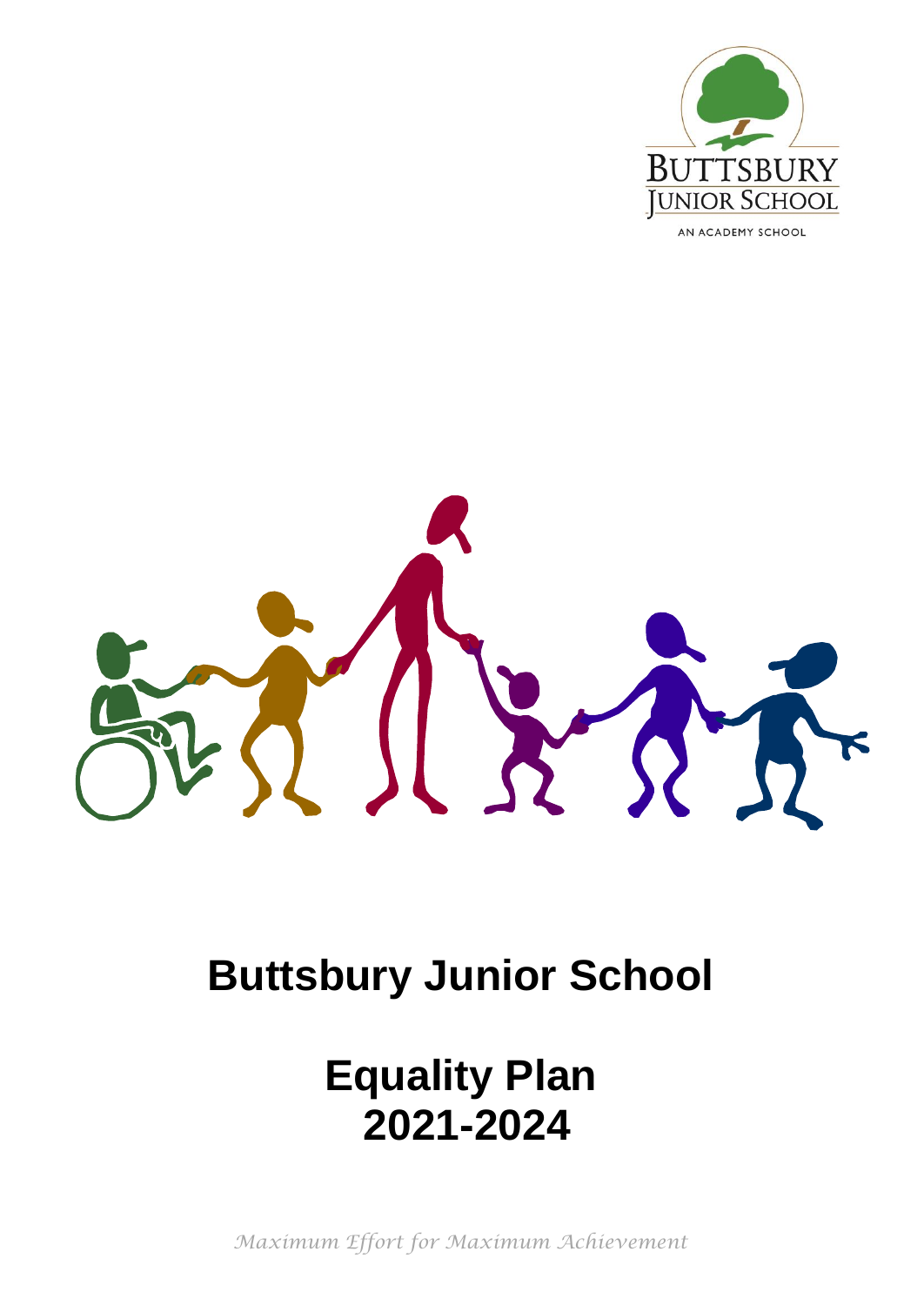

# **Check list for school staff and Trustees**

| $\sqrt{\phantom{a}}$ Is information collected on race, disability and gender with regards to both pupils and                    |  |
|---------------------------------------------------------------------------------------------------------------------------------|--|
| staff e.g. pupil achievement, attendance, exclusions, staff training? Is this information                                       |  |
| used to inform the policies, plans and strategies, lessons, additional support, training and<br>activities the school provides? |  |

 $\forall$  How has your Equality Plan been shaped by the views, input and involvement of staff, parents and pupils?

 $|V|$  is pupil achievement analysed by race, disability and gender? Are there trends or patterns in the data that may require additional action, and has action been taken to address these?

 $\forall$  Does the curriculum include opportunities to understand the issues related to race, disability and gender?

 $\Box$  Are all pupils encouraged to participate in school life? Are pupils who make a positive contribution reflective of the school's diversity e.g. through class assemblies / school council?

 $\triangledown$  Is bullying and harassment of pupils and staff monitored by race, disability and gender, and is this information used to make a difference to the experience of other pupils? Are racist incidents reported to the Trust Board and local authority on a termly basis?

 $\triangledown$  Are visual displays reflective of the diversity of your school community? How are minority ethnic, disabled and both male and female role models promoted positively in lessons, displays and discussions such as circle time and class assemblies?

 $\forall$  Does the school take part in annual events such as Black History Month, Deaf Awareness Week and One World Week to raise awareness of issues around race, disability and gender?

 $\forall$  Is the school environment as accessible as possible to pupils, staff and visitors to the school? Are open evenings and other events which parents, carers and the community attend held in an accessible part of the school, and are issues such as language barriers considered?

| $\vee$ Are the accessibility needs of parents, pupils and staff considered in the publishing |  |  |
|----------------------------------------------------------------------------------------------|--|--|
| and sending out of information, in terms of race, disability and gender?                     |  |  |

 $\forall$  Are procedures for the election of parent Trustees open to candidates and voters who are disabled?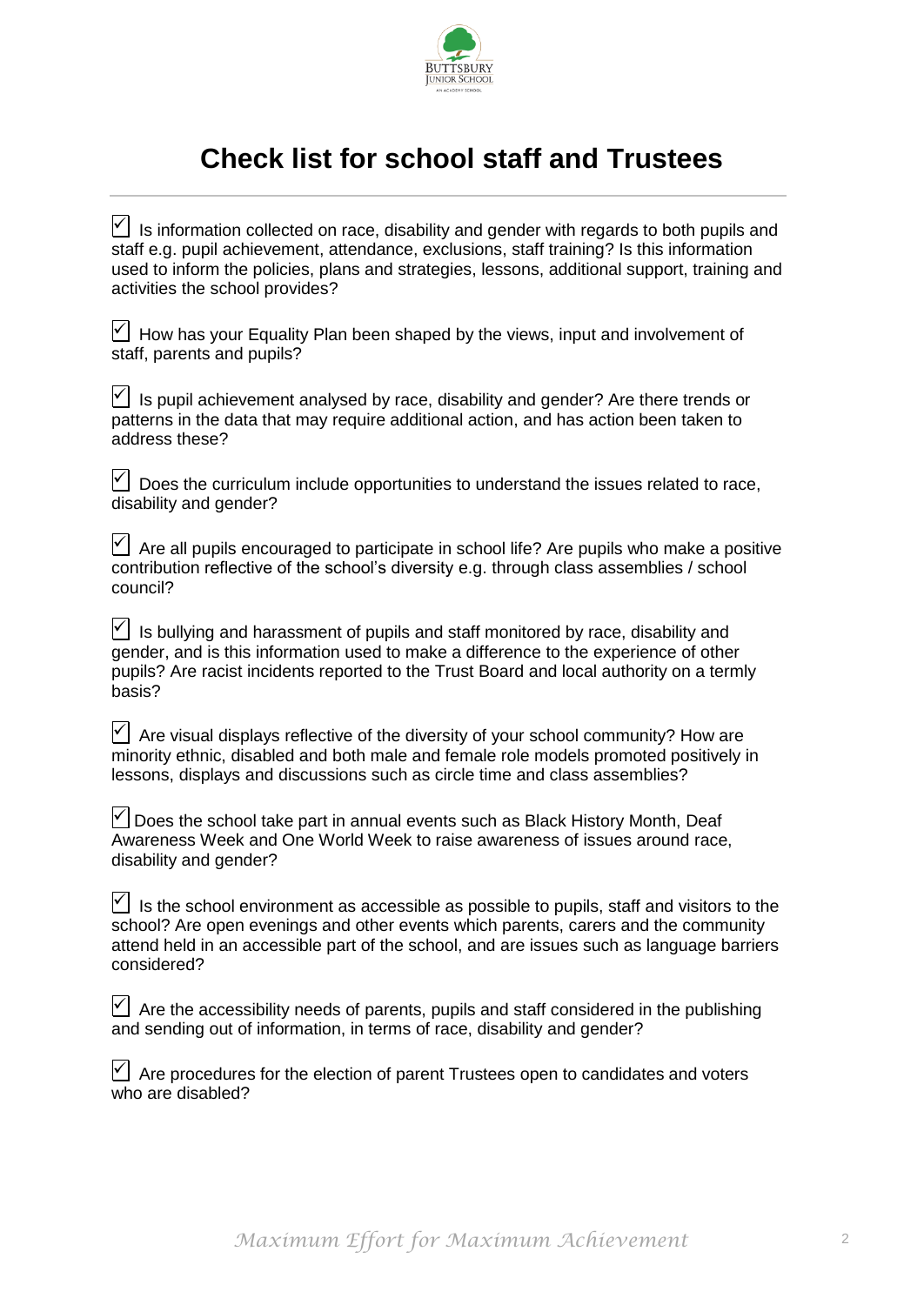

# **Buttsbury Junior School Equality Plan**

- **1. Statement of Purpose**
- **2. Mainstreaming equality into policy and practice**
- **3. Equal Opportunities for Staff**
- **4. Equality and the law**
	- **a. Race**
	- **b. Disability**
	- **c. Gender**
	- **d. Sexual orientation**
	- **e. Community cohesion**
- **5. Consultation**
- **6. Roles and Responsibilities**
- **7. Tackling discrimination**
- **8. Review of progress and impact**
- **9. Publishing the plan**
- **10. Action Plan**

#### **1. Statement of Purpose**

At Buttsbury Junior School, we are committed to ensuring equality of education and opportunity for all pupils, staff, parents and carers receiving services from the school, irrespective of race, gender, disability, religion or socio-economic background. We aim to develop a culture of inclusion and diversity in which all those connected to the school feel proud of their identity and able to participate fully in school life.

The achievement of pupils will be monitored by race, gender and disability and we will use this data to support pupils, raise standards and ensure inclusive teaching. We will tackle discrimination by the positive promotion of equality, challenging bullying and stereotypes and creating an environment which champions respect for all. At Buttsbury Junior School we believe that diversity is a strength, which should be respected and celebrated by all those who learn, teach and visit here.

#### **2. Mainstreaming Equality into Policy and Practice**

As well as the specific actions set out beneath this plan, the school operates equality of opportunity in its day-to-day practice in the following ways.

#### **Teaching and Learning**

We aim to provide all our pupils with the opportunity to succeed, and to reach the highest level of personal achievement. To do this, we will:

- Use contextual data to improve the ways in which we provide support to individuals and groups of pupils;
- Monitor achievement data by ethnicity, gender and disability and action any gaps;
- Take account of the achievement of all pupils when planning for future learning and setting challenging targets;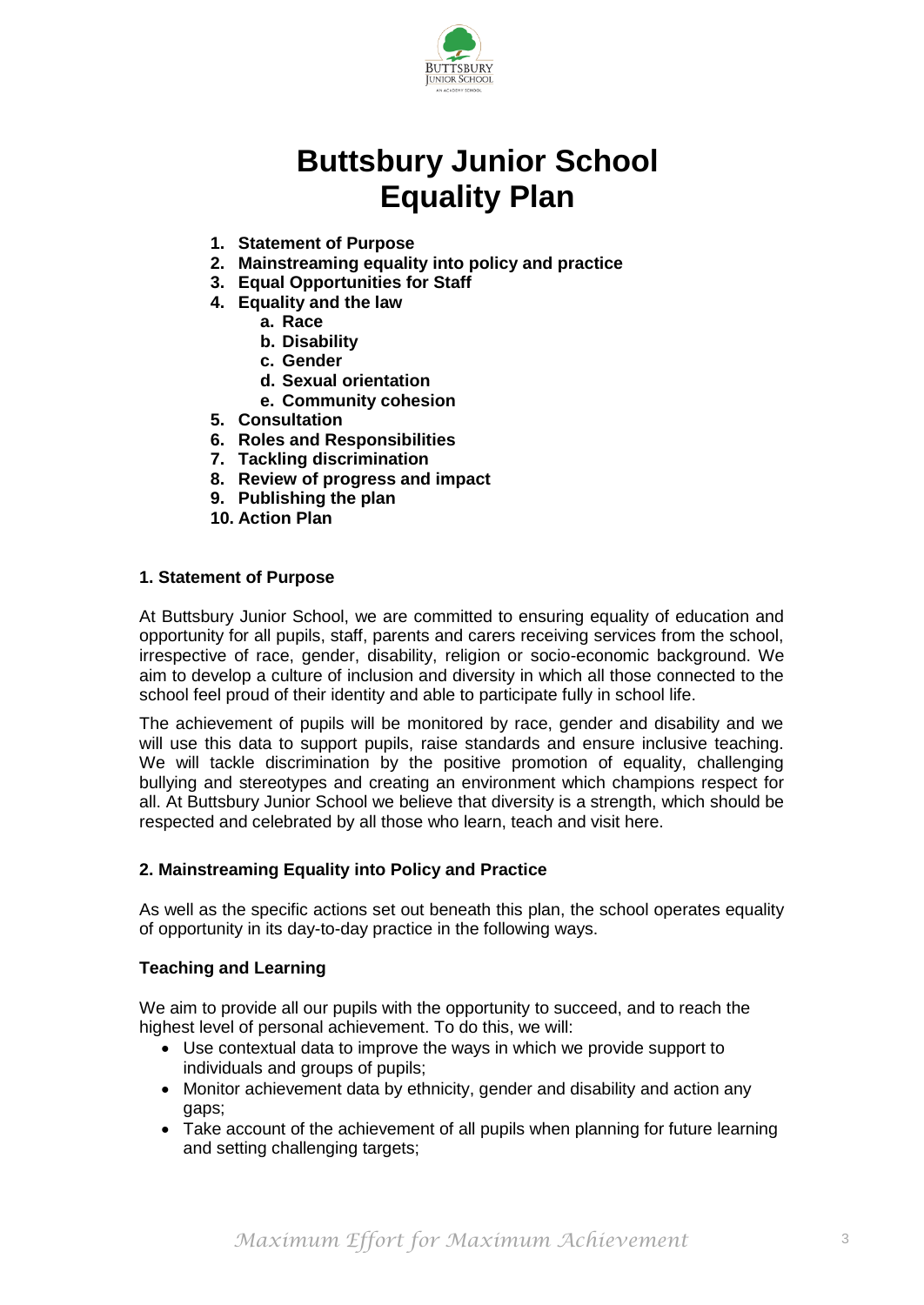

- Ensure equality of access for all pupils and prepare them for life in a diverse society;
- Use materials that reflect the diversity of the school, population and local community in terms of race, gender and disability, without stereotyping;
- Promote attitudes and values that will challenge racist and other discriminatory behaviour or prejudice;
- Provide opportunities for pupils to appreciate their own culture and celebrate the diversity of other cultures;
- Seek to involve all parents in supporting their child's education;
- Encouraging classroom and staffroom discussion of equality issues which reflect on social stereotypes, expectations and the impact on learning;
- Including teaching and classroom-based approaches appropriate for the whole school population, which are inclusive and reflective of our pupils.

#### **Admissions and Exclusions**

Our admissions arrangements are fair and transparent, and do not discriminate on race, gender, disability or socio-economic factors.

Exclusions will always be based on the school's Behaviour Policy. We will closely monitor exclusions to avoid any potential adverse impact and ensure any discrepancies are identified and dealt with.

#### **3. Equal Opportunities for Staff**

This section deals with aspects of equal opportunities relating to staff at Buttsbury Junior School.

We are committed to the implementation of equal opportunities principles and the monitoring and active promotion of equality in all aspects of staffing and employment.

All staff appointments and promotions are based on merit and ability and in compliance with the law. However, we are concerned to ensure wherever possible that the staffing of the school reflects the diversity of our community.

#### **Employer Duties**

As an employer we need to ensure that we eliminate discrimination and harassment in our employment practice and actively promote equality across all groups within our workforce.

Equality aspects such as gender, race, disability, sexual orientation, gender reassignment and faith or religion are considered when appointing staff and particularly when allocating Teaching and Learning Responsibilities (TLR) or re-evaluating staff structures, to ensure decisions are free of discrimination.

Actions to ensure this commitment is met include**:** 

- Monitoring recruitment and retention including bullying and harassment of staff;
- Continued professional development opportunities for all staff;
- Senior Leadership Team support to ensure equality of opportunity for all.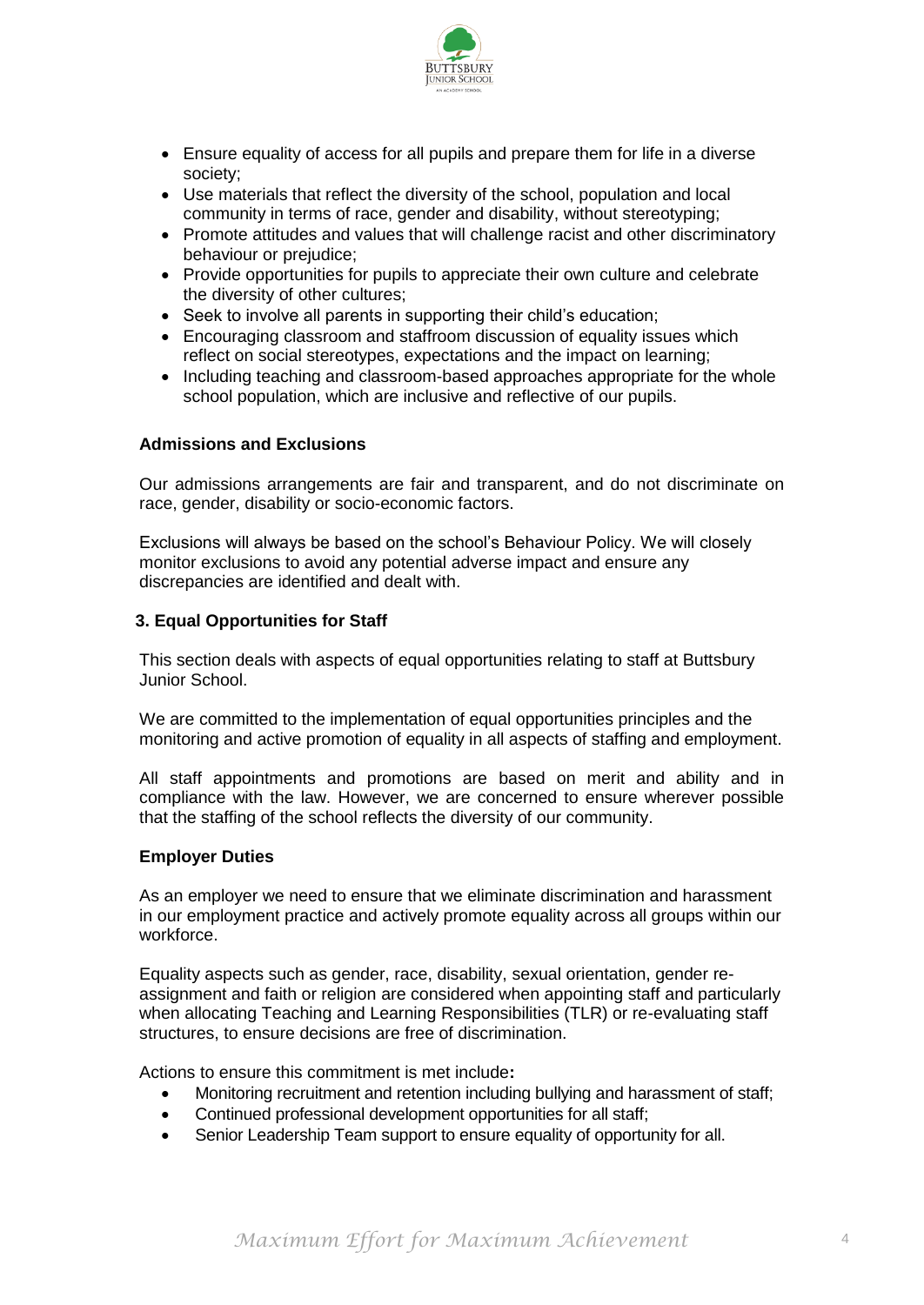

## **4. Equality and the Law**

There are a number of statutory duties that must be met by every school in line with legislation from the Race Relations (Amendment) Act (2000), Disability Equality Duty (2005) and Equality Act (2010).

The action plan at the end of this Equality Plan outlines the actions Buttsbury Junior School will take to meet the general duties detailed below.

#### **4a. Race Equality**

This section of the plan reflects the general and specific duties of schools as detailed in The Race Relations Act 1976 and as amended by The Race Relations (Amendment) Act 2000.

The General Race Equality Duty requires us to have due regard to the need to:

- Eliminate racial discrimination:
- Promote equality of opportunity;
- Promote good relations between people of different racial groups.

Under our specific duty, we will:

- Prepare an Equality Plan which includes our written policy for race equality;
- Assess the impact of our policies, including this Plan, on pupils, staff and parents by ethnicity including, in particular, the achievement levels of these pupils;
- Monitor the impact our plans and policies have on such pupils, staff and parents towards raising the achievement of minority ethnic groups

#### **4b. Disability**

This section should be read in conjunction with the school's Special Educational Needs and Disabilities Policy and Accessibility Strategy.

#### **Definition of Disability**

The Disability Discrimination Act 2005 (DDA) defines a disabled person as someone who has 'a physical or mental impairment which has a substantial or long-term adverse effect on his or her ability to carry out normal day-to-day activities'.

The DDA 2005 has also extended the definition of disability as follows:

- People with HIV, multiple sclerosis and cancer (although not all cancers) are deemed disabled before they experience the long-term and substantial adverse effect on their activities;
- $\circ$  Section 18 has been amended so that individuals with a mental illness no longer have to demonstrate that it is "clinically well-recognised", although the person must still demonstrate a long-term and substantial adverse impact on his/her ability to carry out normal day-to-day activities.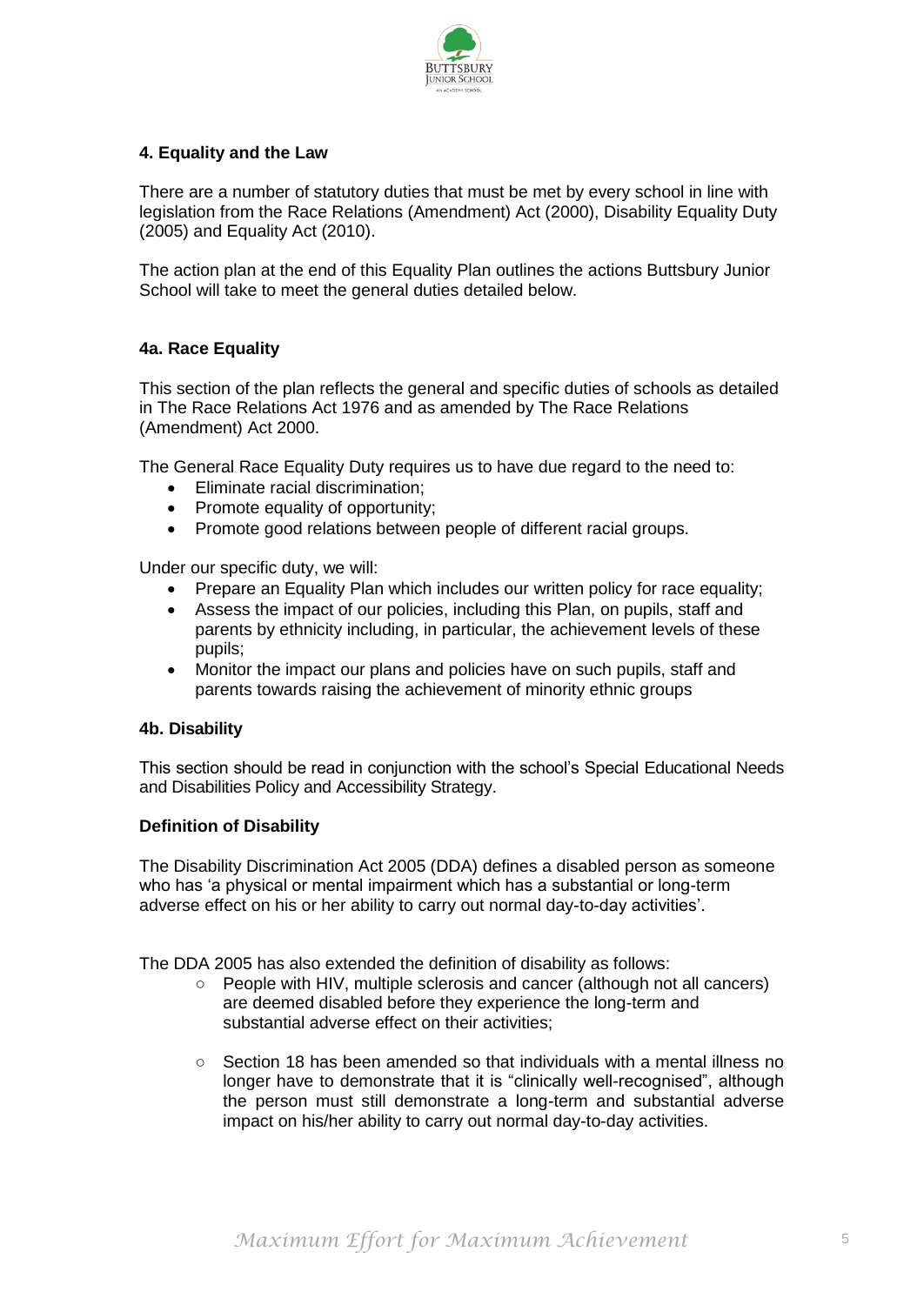

## **Legal Duties**

The Disability Discrimination Act (DDA) 2005 placed a general duty on schools, requiring them to have due regard for the following when carrying out and delivering services:

- Promoting equality of opportunity between disabled people and other people;
- Eliminating discrimination and harassment of disabled people that is related to their disability;
- Promoting positive attitudes towards disabled people;
- Encouraging participation in public life by disabled people;
- Taking steps to meet disabled people's needs, even if this requires treatment that is more favourable.

Under our specific duty we will**:**

- Prepare and publish an Equality Plan which covers the requirements for a Disability Equality Scheme identifying our disability equality goals and actions to meet them;
- Review and revise this Scheme every three years.

#### **4c. Gender Equality**

The Gender Equality Duty 2006 places a general and specific duty on schools to eliminate unlawful discrimination and harassment on the grounds of gender and to promote equality of opportunity between female and male pupils and between women and men and transgender people.

Under our general duty we will actively seek to:

- Eliminate unlawful discrimination and harassment on grounds of sex and gender reassignment;
- Promote equality between men and women.

Under our specific duty we will**:**

- Prepare and publish an Equality Plan which covers the requirements for a Gender Equality Scheme identifying our gender equality goals and actions to meet them;
- Review and revise this Scheme every three years.

#### **4d. Sexual Orientation**

The Equality Act 2006 made provision for regulations to be introduced to extend protection against discrimination on grounds of religion or belief to sexual orientation.

The Equality Act (Sexual Orientation) Regulations 2007 came into force on 30 April 2007, and they make discrimination unlawful in the area of goods, facilities and services on grounds of sexual orientation. For schools this means admissions, benefits and services for pupils and treatment of pupils.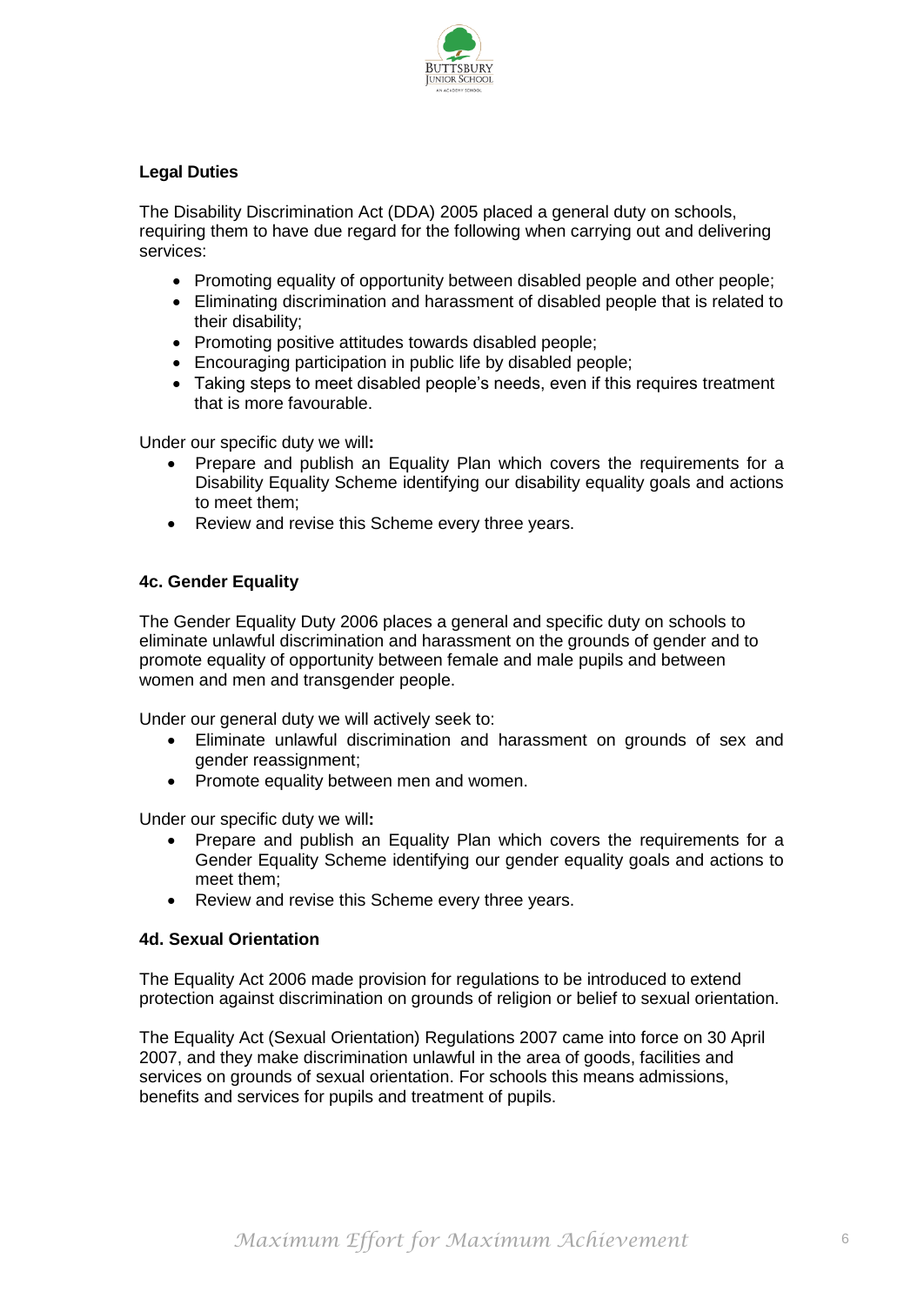

## **4e. Community Cohesion**

The Education and Inspections Act 2006 inserted a new section 21(5) to the Education Act 2002, introducing a duty on the governing bodies of state schools to promote community cohesion. Community cohesion encompasses promoting good relations between pupils from different races, faiths/beliefs and socio-economic backgrounds. The duty came into force on 1 September 2007.

#### **5. Consultation and Involvement**

It is a requirement that the development of this plan and the actions within it have been informed by the input of staff, pupils, parents and carers. We have achieved this by using the following to shape the plan:

- Feedback from the annual parent questionnaire, parents' evening, parentschool forum meetings or Trustees' parent-consultation meeting;
- Input from staff surveys or through staff meetings /INSET;
- Feedback from the school council, PSHE lessons, whole school surveys on children's attitudes to self and school, meetings with other schools;
- Issues raised in annual reviews or reviews of progress on Individual Education Plans/Personalised Provision Maps, mentoring and support;
- Feedback at Trust Board meetings.

## **6. Roles and Responsibilities**

#### **The Role of Trustees**

- The Trust Board has set out its commitment to equal opportunities in this plan and it will continue to do all it can to ensure that the school is fully inclusive to pupils, and responsive to their needs based on race, gender and disability.
- The Trust Board seeks to ensure that people are not discriminated against when applying for jobs at Buttsbury Junior School on grounds of race, gender or disability.
- The Trustees take all reasonable steps to ensure that the school environment gives access to people with disabilities and strive to make school communications as inclusive as possible for parents, carers and pupils.
- The Trustees welcome all applications to join the school, whatever a child's socio-economic background, race, gender or disability.
- The Trust Board ensures that no child is discriminated against whilst in our school on account of their race, sex or disability.

#### **The Role of the Headteacher (or Senior Leader Responsible for Equalities)**

- The Headteacher's role is to implement the school's Equality Plan and she is supported by the Trust Board in doing so.
- It is the Headteacher's role to ensure that all staff are aware of the Equality Plan, and that Teachers apply these guidelines fairly in all situations.
- The Headteacher ensures that all appointment panels give due regard to this plan, so that no-one is discriminated against when it comes to employment or training opportunities.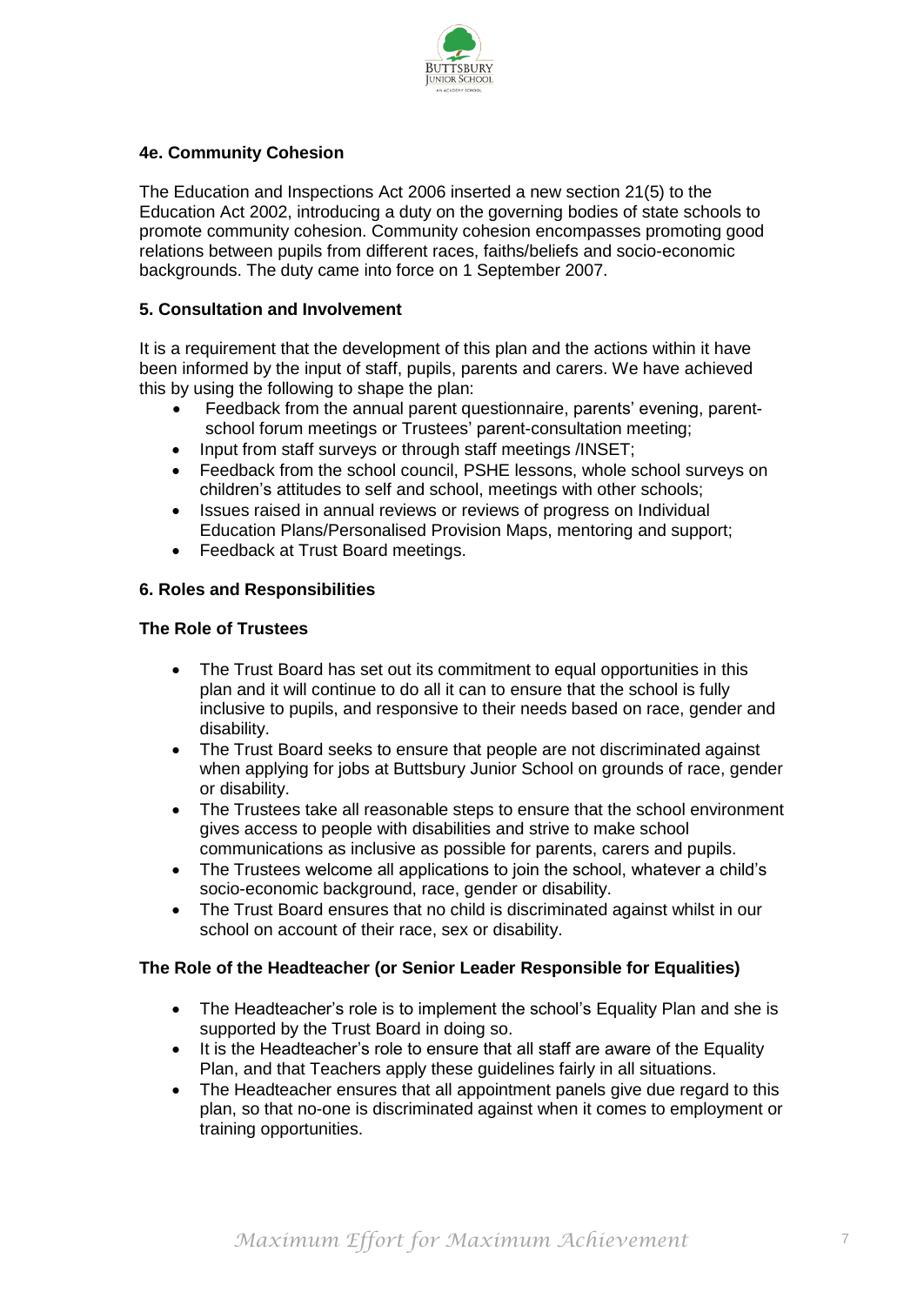

- The Headteacher promotes the principle of equal opportunity when developing the curriculum, and promotes respect for other people and equal opportunities to participate in all aspects of school life.
- The Headteacher treats all incidents of unfair treatment and any incidents of bullying or discrimination, including racist incidents, with due seriousness.

#### **The Role of All Staff: Teaching and Non-Teaching**

- All staff will ensure that all pupils are treated fairly, equally and with respect, and will maintain awareness of the school's Equality Plan.
- All staff will strive to provide material that gives positive images based on race, gender and disability, and challenges stereotypical images.
- All staff will challenge any incidents of prejudice, racism or homophobia, and record any serious incidents, drawing them to the attention of the Headteacher.
- Teachers support the work of ancillary or support staff and encourage them to intervene in a positive way against any discriminatory incidents.

#### **7. Tackling Discrimination**

Harassment on account of race, gender, disability or sexual orientation is unacceptable and is not tolerated within the school environment.

All staff are expected to deal with any discriminatory incidents that may occur. They are expected to know how to identify and challenge prejudice and stereotyping; and to support the full range of diverse needs according to a pupil's individual circumstances.

The member of staff present deals with racist and homophobic incidents and other incidents of harassment or bullying. This will be reported to a Class Teacher or Headteacher. All incidents are reported to the Headteacher and incidents are reported to the Trust Board on a termly basis.

#### **What is a Discriminatory Incident?**

Harassment on grounds of race, gender, disability, sexual orientation or other factors such as socio-economic status, can take many forms including verbal or physical abuse, name calling, exclusion from groups and games, unwanted looks or comments, jokes and graffiti.

A racist incident is defined by the Stephen Lawrence Inquiry Report (1999) as: 'any incident which is perceived to be racist by the victim or any other person'.

#### **Types of Discriminatory Incident**

Types of discriminatory incidents that can occur are:

- Physical assault against a person or group because of their colour, ethnicity, nationality, disability, sexual orientation or gender;
- Use of derogatory names, insults and jokes;
- Racist, sexist, homophobic or discriminatory graffiti;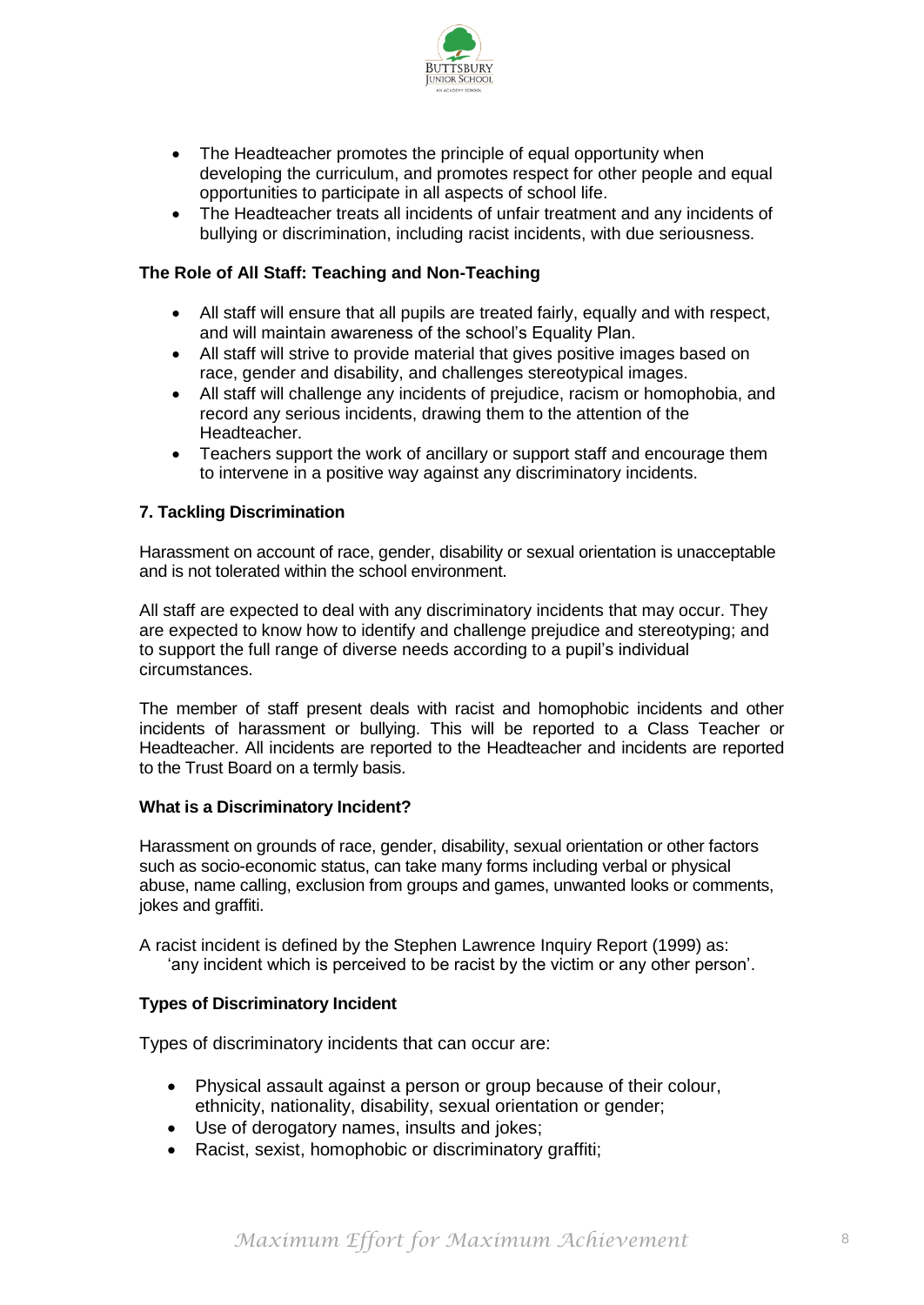

- Provocative behaviour such as wearing racist, sexist, homophobic or discriminatory badges or insignia;
- Bringing discriminatory material into school;
- Verbal abuse and threats;
- Incitement of others to discriminate or bully due to the victim's race, disability, gender or sexual orientation;
- Discriminatory comments in the course of discussion;
- Attempts to recruit others to discriminatory organisations and groups;
- Ridicule of an individual for their difference for example; food, music, religion, dress etc;
- Refusal to co-operate with other people on grounds of their race, gender, disability or sexual orientation.

## **Responding To and Reporting Incidents**

It should be clear to pupils and staff how they report incidents. All staff, teaching and non-teaching; and the pupils, should view dealing with incidents as vital to the wellbeing of the whole school.

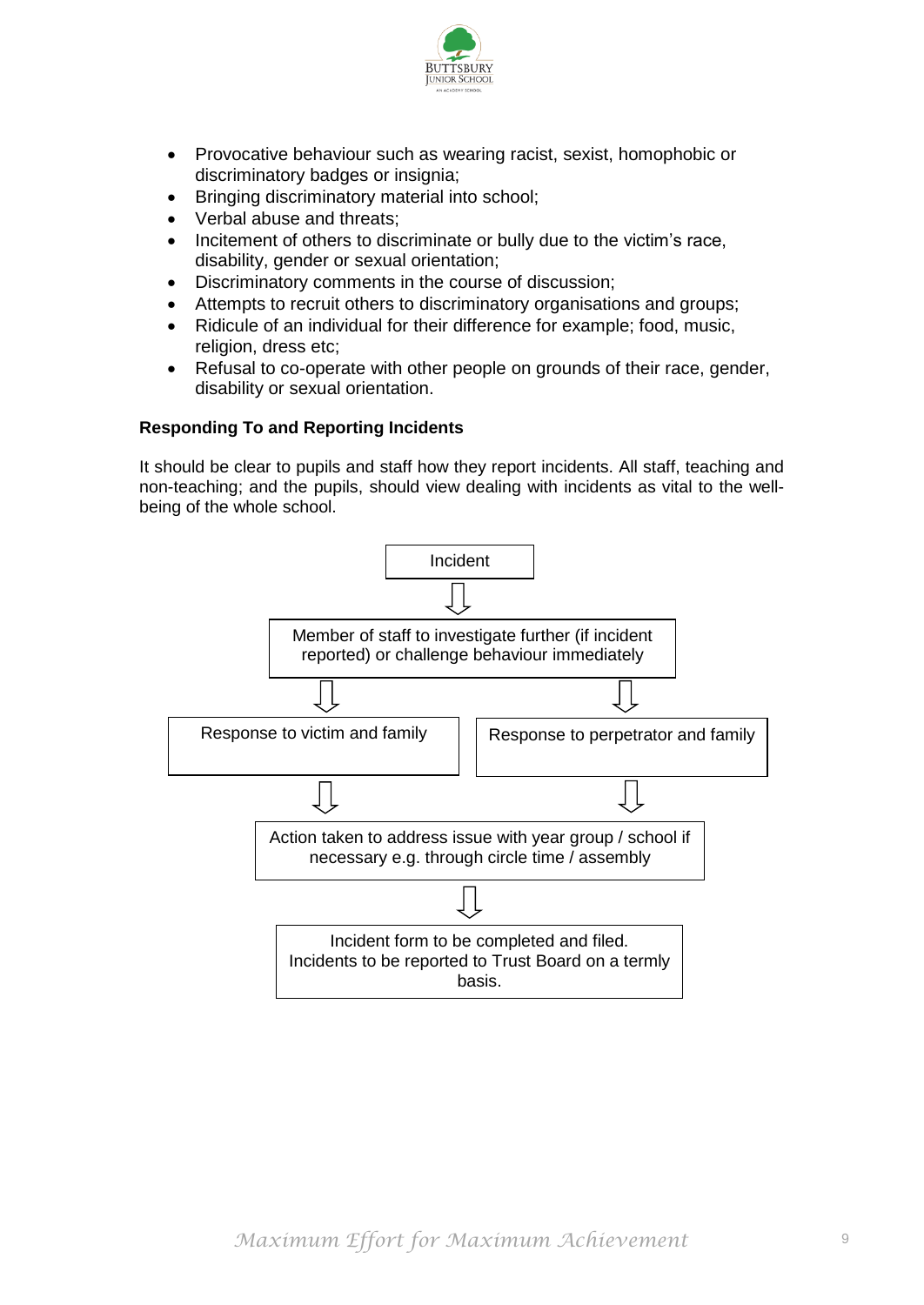

#### **8. Review of Progress and Impact**

The plan has been agreed by our Trust Board. We have a rolling programme for reviewing our school policies and their impact. In line with legislative requirements, we will review progress against our Equality Plan annually and review the entire plan and accompanying action plan on a three-year cycle.

We make regular assessments of pupils' learning and use this information to track pupil progress. As part of this process, we regularly monitor achievement by ethnicity, gender and disability, to ensure that all groups of pupils are making the best possible progress, and take appropriate action to address any gaps.

## **9. Publishing the Plan**

In order to meet the statutory requirements to publish a Disability Equality Scheme and Gender Equality Scheme, we will:

- Publish our plan on the school website;
- Raise awareness of the plan through the school newsletter, assemblies, staff meetings and other communications;
- Ensure paper copies are available on request.

#### **Review Date: Autumn Term 2021**

**Next Review Date: Autumn Term 2024**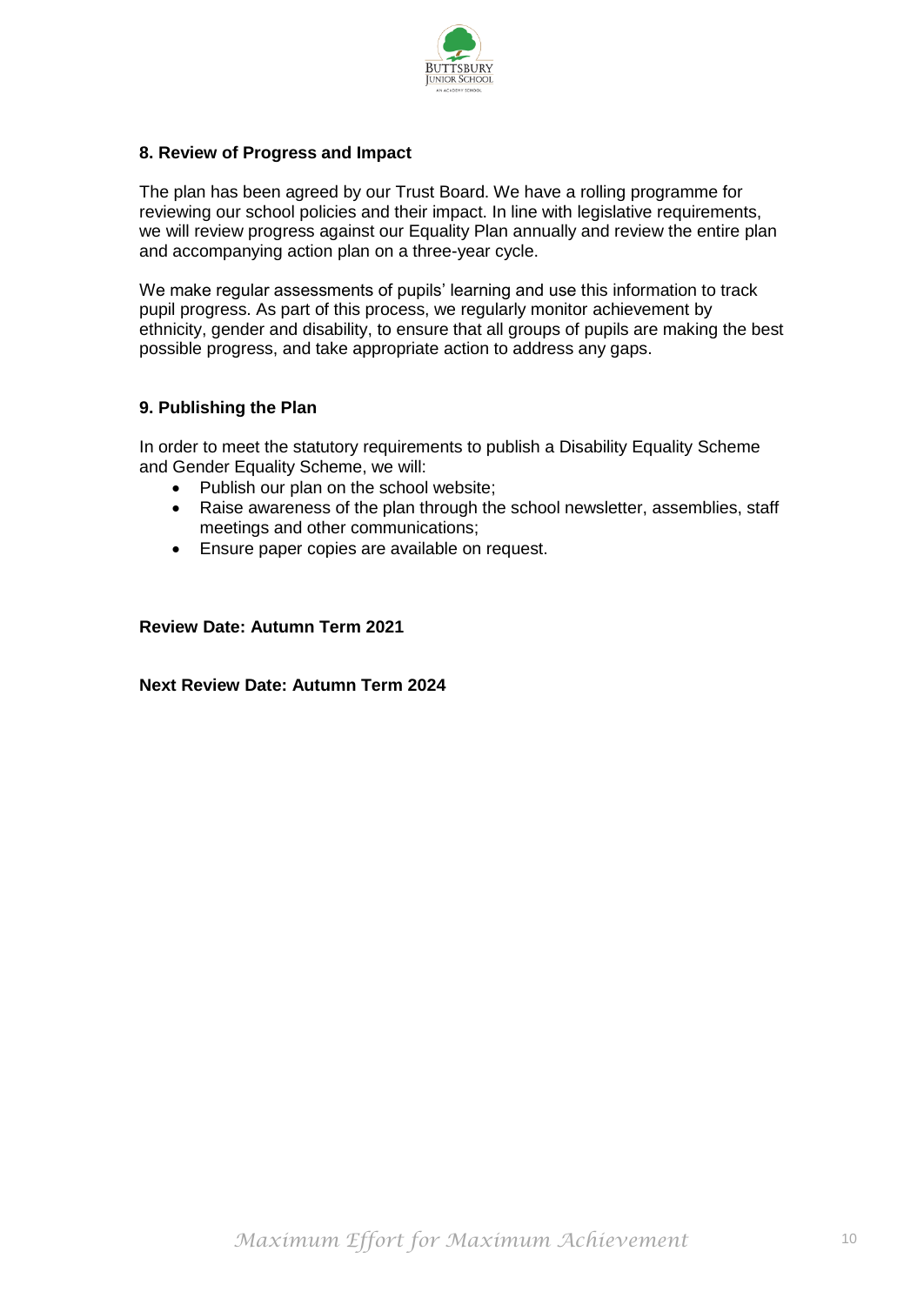

| <b>Equality</b><br><b>Strand</b> | <b>Action</b>                                                                                                                                                                                                                                                                                                     | How will the impact of the<br>action be monitored?                                             | Who is<br>responsible for<br>implementing?    | What are the<br>timeframes? | <b>Early success</b><br>indicators                                                                                                                                                          |
|----------------------------------|-------------------------------------------------------------------------------------------------------------------------------------------------------------------------------------------------------------------------------------------------------------------------------------------------------------------|------------------------------------------------------------------------------------------------|-----------------------------------------------|-----------------------------|---------------------------------------------------------------------------------------------------------------------------------------------------------------------------------------------|
| All                              | Publish and promote the Equality Plan through the<br>school website, newsletter and staff meetings.                                                                                                                                                                                                               | Question about parent<br>awareness of Equality Scheme<br>in annual survey.                     | Headteacher/<br>designated<br>member of staff | Autumn<br>Term 2021-        | Staff are familiar with the<br>principles of the Equality<br>Plan and use them when<br>planning lessons, creating<br>classroom and public area<br>displays etc.<br>Parents are aware of the |
| All                              | Monitor and analyse pupil achievement by race, gender<br>and disability and act on any trends or patterns in the<br>data that require additional support for pupils.                                                                                                                                              | Achievement data analysed by<br>race, gender and disability                                    | Inclusion<br>Manager/<br>Headteacher          | Termly                      | <b>Equality Plan</b><br>Analysis of teacher<br>assessments/annual data<br>demonstrates that any<br>gap is narrowing for<br>equality groups                                                  |
| All                              | Monitor and analyse pupils in the Enrichment Groups by<br>race, gender and disability.                                                                                                                                                                                                                            | Academically More Able register<br>monitored by race, gender and<br>disability.                | Inclusion<br>Manager/Deputy<br>Headteacher    | Termly<br>review            | Analysis of the<br><b>Academically More Able</b><br>register indicates it<br>reflects the school's<br>diversity                                                                             |
| All                              | Ensure that displays in classrooms and corridors<br>promote awareness of diversity of race, gender, ethnicity<br>and disability.                                                                                                                                                                                  | Increase in pupil participation,<br>confidence and positive identity<br>- monitor through PSHE | Headteacher                                   | Ongoing                     | More diversity reflected in<br>school displays across all<br>year groups                                                                                                                    |
| All                              | Ensure all pupils are given the opportunity to make a<br>positive contribution to the life of the school e.g. through<br>involvement in the School Council by election or co-<br>option), class assemblies, fund raising, work being<br>celebrated in and out of school via assemblies and<br>weekly newsletters. | School Council representation<br>monitored by race, gender,<br>disability                      | <b>School Council</b><br>Leader               | Termly<br>review            | All children are given<br>equal opportunities.                                                                                                                                              |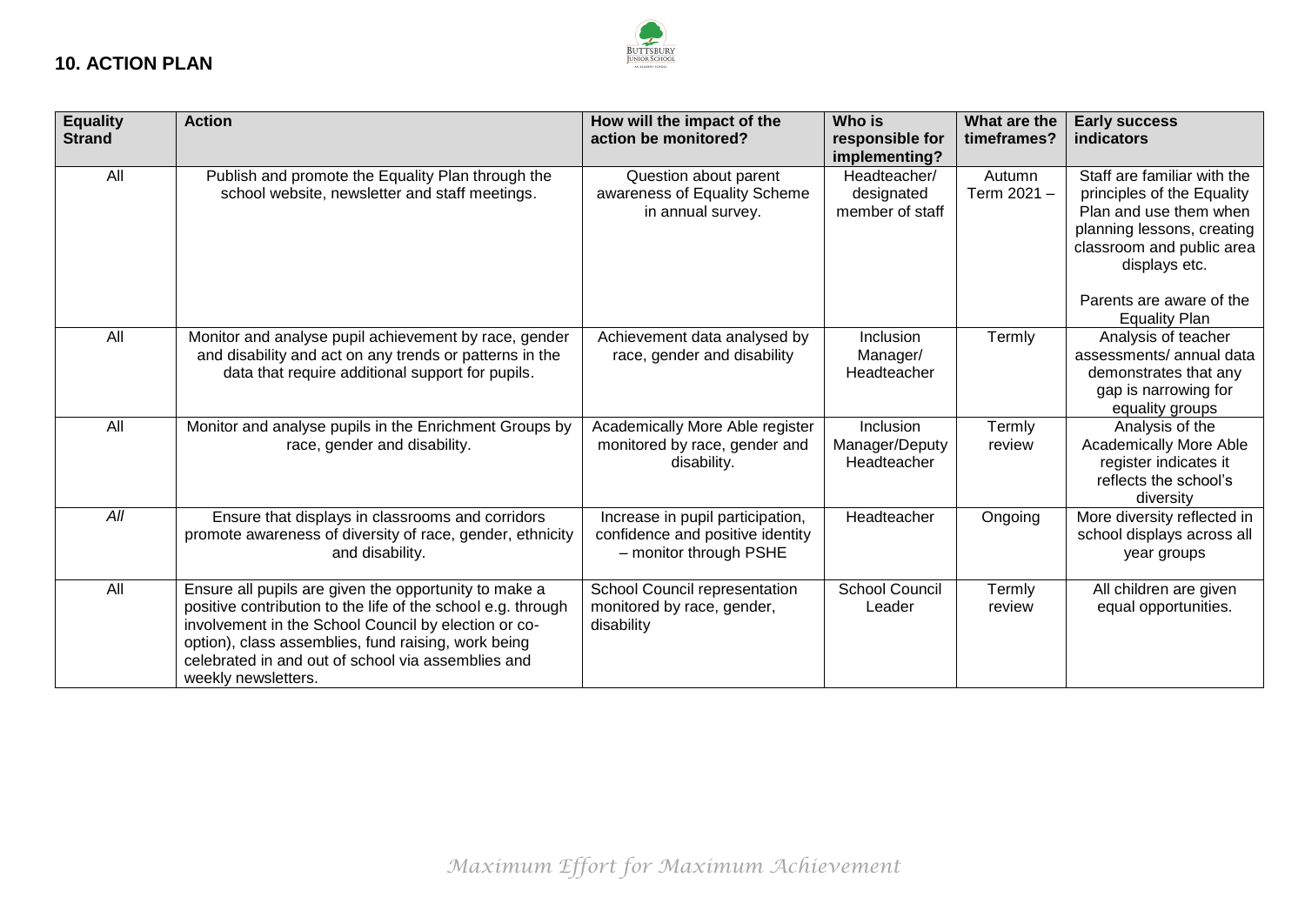

| Race Equality<br>Duty                | Identify, respond and report racist incidents as outlined<br>in the Plan. Report the figures to the Trust Board on a<br>termly basis.<br>Ensure all staff are aware of their duty to report any<br>race-related incidents, whether substantiated or not, to<br>the Headteacher. | The Headteacher/Trust Board<br>will use the data to assess the<br>impact of the school's response<br>to incidents i.e. have whole<br>school/year group approaches<br>led to a decrease in incidents,<br>can repeat perpetrators be<br>identified, are pupils and parents<br>satisfied with the response? | Headteacher/<br><b>Trust Board</b>                                          | Reporting:<br>Termly | Teaching staff are aware<br>of and respond to racist<br>incidents<br>Consistent nil reporting is<br>challenged by the Trust<br>Board |
|--------------------------------------|---------------------------------------------------------------------------------------------------------------------------------------------------------------------------------------------------------------------------------------------------------------------------------|----------------------------------------------------------------------------------------------------------------------------------------------------------------------------------------------------------------------------------------------------------------------------------------------------------|-----------------------------------------------------------------------------|----------------------|--------------------------------------------------------------------------------------------------------------------------------------|
| Community<br>Cohesion                | Celebrate cultural events throughout the year to<br>increase pupil awareness and understanding of different<br>communities e.g. Diwali, Eid, Christmas.                                                                                                                         | PSHE and RE assessments                                                                                                                                                                                                                                                                                  | Teachers,<br>HLTAs, Global<br>Awareness<br>Leader,<br>Inclusion<br>Manager. | Ongoing              | Increased awareness of<br>different communities<br>shown in PSHE and RE<br>assessments                                               |
| Physical<br>Environment              | Ensure the school's environment meets the needs of all<br>current pupils and future pupils, liaising pre-transition as<br>well as at transition.                                                                                                                                | Continuous monitoring of the<br>environment and children's<br>needs with changes made as<br>required.                                                                                                                                                                                                    | Inclusion<br>Manager                                                        | Ongoing              | The school environment<br>meets the children's<br>needs.                                                                             |
| International<br>Links               | Continue to celebrate the partnership between our<br>school and Ciamanda School in Kenya. To make<br>children aware of the cultural and economical<br>differences.                                                                                                              | Through pupil discussions, work<br>scrutiny and surveys.                                                                                                                                                                                                                                                 | <b>Global Leader</b>                                                        | Ongoing              | Children have an in depth<br>understanding of the<br>culture for children in<br>Kenya.                                               |
| Equal<br>Employment<br>Opportunities | To ensure recruitment is not discriminatory of disability,<br>race, gender or ethnicity. Employment is based on merit<br>and ability to fulfill the person specification.                                                                                                       | Diversity of staff monitored                                                                                                                                                                                                                                                                             | Headteacher                                                                 | Ongoing              | The teaching staff reflects<br>the diversity of the local<br>community.                                                              |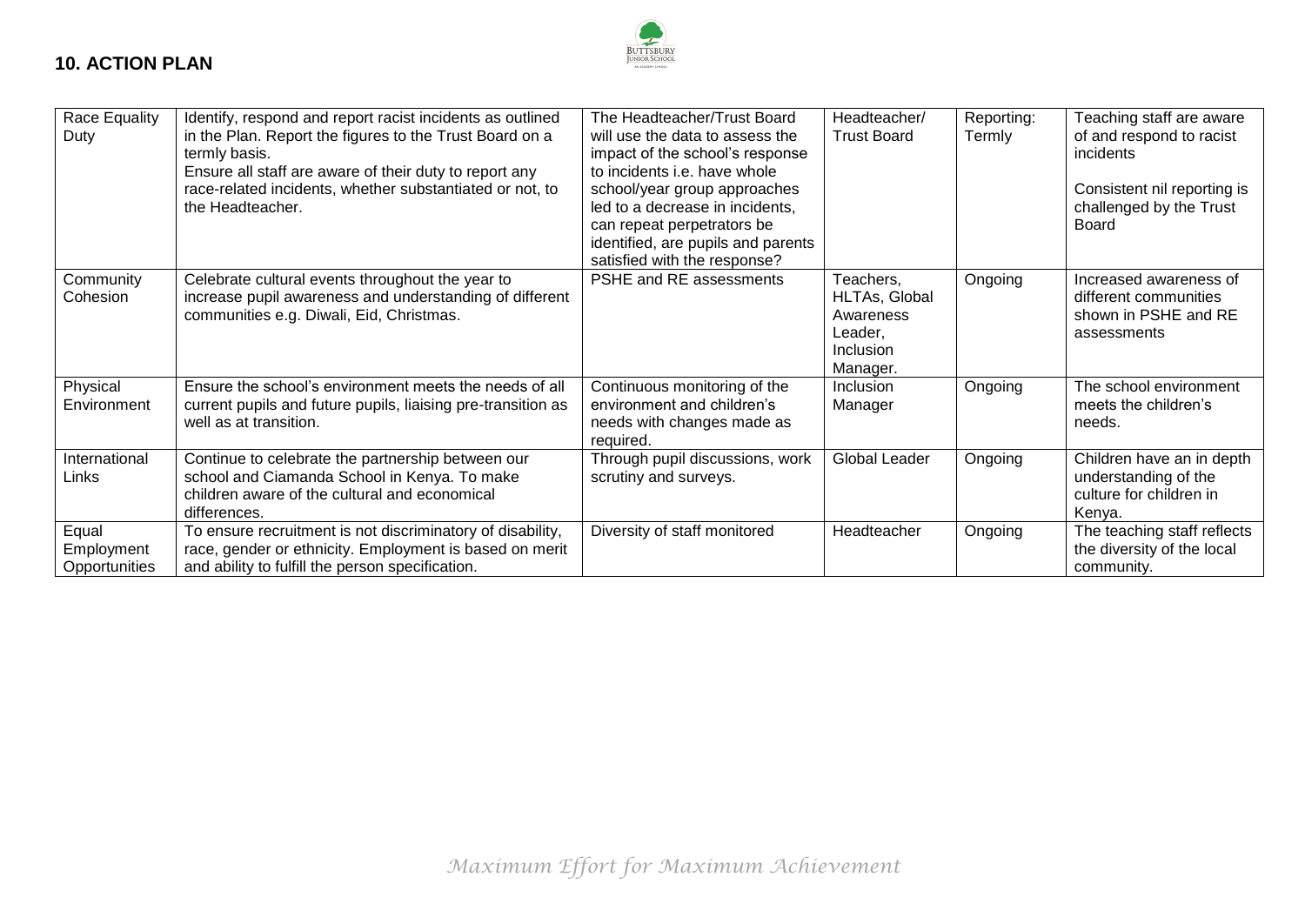

#### **Appendix A**

#### **ENSURING EQUALITY OF OPPORTUNITY AND PARTICIPATION**

#### **Buttsbury Junior School will ensure that:**

- o Pupil achievement is monitored by race, gender and disability and any trends or patterns in the data that may require additional action to narrow the gap are addressed;
- o All staff are aware of the school's Equality Plan;
- o The talents of pupils with disabilities are recognised and represented in Gifted and Talented programmes and representation on the programmes fully reflects the school population in terms of race and gender;
- o There is an inclusive approach to ensuring all pupils are given the opportunity to make a positive contribution to the life of the school e.g. through involvement in the School Council by election or co-option); class assemblies; fund raising etc;
- $\circ$  Children with disabilities can take part in all aspects of the curriculum, including educational visits and journeys; lunchtime activities; PE, dance and assemblies;
- $\circ$  Extended school activities such as breakfast and after-school clubs take into account pupil needs and access issues and pupils attending reflect the diversity of the school population in terms of race, gender, disability and socio-economic status;
- $\circ$  Staff, pupils, parents and carers will continue to be involved in the future development of the Equality Plan through input and feedback from surveys, staff meetings, school council meetings, parents evenings etc.

#### **Buttsbury Junior School will provide:**

- o Extra and additional support for pupils who are under-achieving, in order to make progress in their learning and their personal well being, e.g. ensuring that children with visual impairment have accessible texts; that children with hearing impairment have an enhanced acoustic classroom environment;
- $\circ$  Additional support for parents and carers of under-achieving children (e.g. reporting progress; discussing needs);
- $\circ$  Additional support for parents/carers and staff with disabilities to help them to play a full part in the life of the school (e.g. providing a sign interpreter for a deaf parent; ensuring that meetings are held in the most accessible parts of the school to support wheelchair users).

#### **Promoting Positive Attitudes and Meeting the Needs of our Pupils, Parents, Carers and Staff'**

#### **Buttsbury Junior School will:**

- $\circ$  Promote positive images, which reflect the diversity of the school and community in terms of race, gender and disability, for example in assemblies, books, publications and learning materials and in classroom/corridor displays.
- o Ensure that opportunities are actively promoted for everybody.